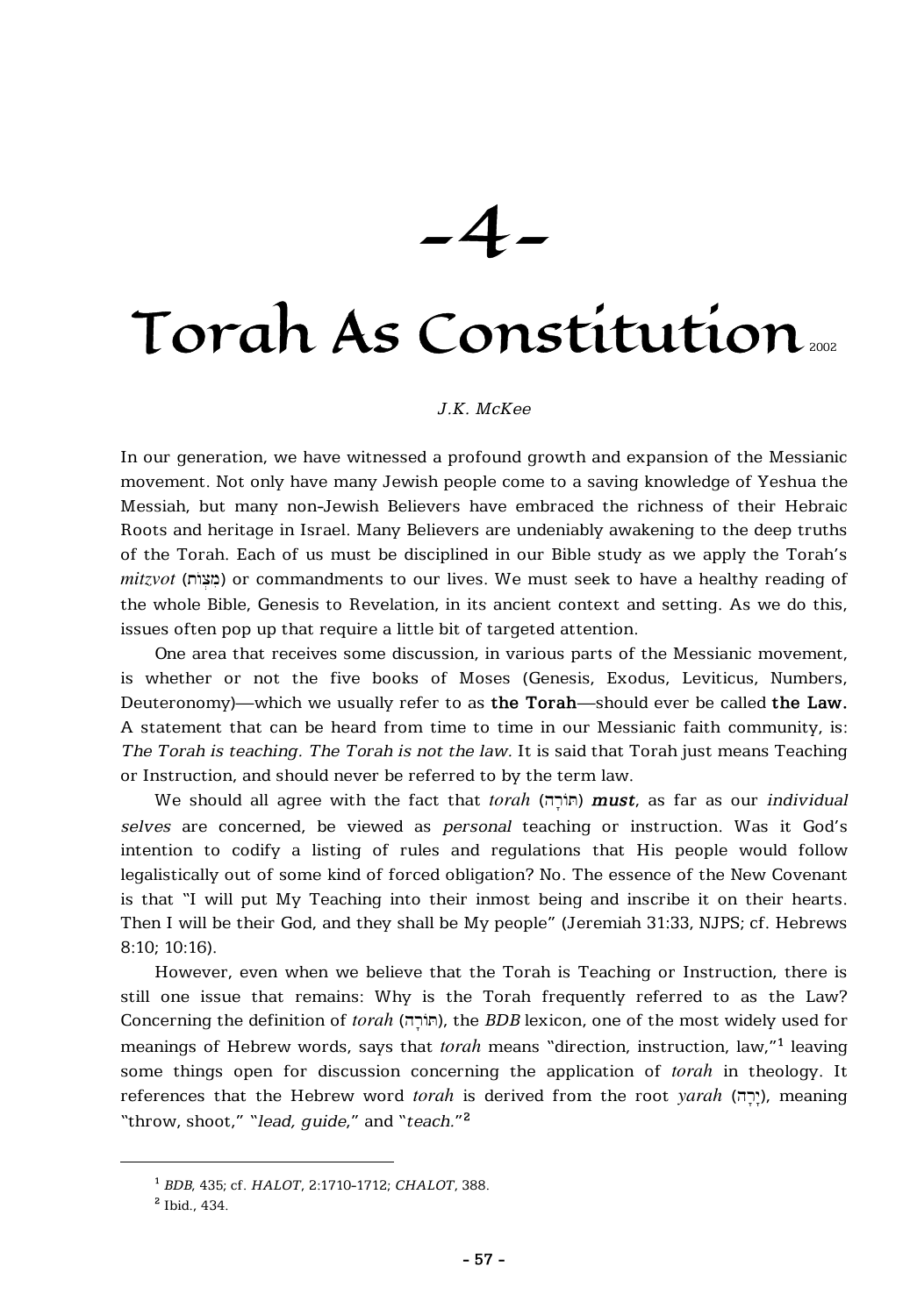### Torah Translated as Nomos

In the Greek Septuagint, the Hebrew word *torah* (חוֹרָה) was translated with the Greek word *nomos* (νόμος). (Be aware of how νομός is pronounced properly as *nomos*, with a short ŏ sound. It is more common, although incorrect, to hear it pronounced with a long ō sound, although the *omicron* [o] and not the *omega* [ω] is the vowel used.) *Nomos* is a term that in its strictest sense means "law," but such law need not always be Biblical instruction. It can also be representative of extra-Biblical Jewish Talmudic rulings, Greek or Roman civil code, and can be indicative of laws of nature that govern the universe. L.A. Jervis indicates in the *Dictionary of New Testament Background* how "The Greek word usually rendered 'law' by the translators of the NT is *nomos*. This word meant both 'law' and 'custom' and so could refer to the laws of a society and to that society's habits and customs."<sup>3</sup> *Nomos* ( $\nu$ <sup>2</sup> $\phi$ <sub>40</sub> $\phi$ ) can also be used in speaking of spiritual laws, more clearly defined as spiritual constants, which may be viewed as something like the law of sin and death or the law of the spirit of life (cf. Romans 7:6; 8:2).

Many evangelical Christians' apprehension, to following the Torah as today's Messianics do, is based on some misunderstanding of the concept of "law." The problem can be compounded by some Messianics who say that *nomos* was an improper rendering of *torah*, because *nomos* does not strictly mean "teaching" or "instruction." Certainly, one can recognize the fact that "law" has a bad connotation among many people. But then again, being called "lawless" is not a compliment that most Christians like having directed at them.

The usage of *nomos* (νόμος) for *torah* (חוֹרָה) dates back to three centuries before Yeshua, with the Jewish scholars who produced the Greek Septuagint (LXX) translation of the Hebrew Tanach. According to tradition, seventy translators were split up in separate rooms and they each translated the entire Torah into Greek. When they compared their translations, it is said that they were all the same—and many believed that this translation was inspired of God. Whether what we now call the Septuagint is inspired, to such an extent or not, is unimportant here. What is important here is that the LXX rendered the Hebrew term *torah*, teaching or instruction, as *nomos*, or law. The usage of *nomos* representing the Torah of Moses was carried over into the Greek Apostolic Scriptures or New Testament, which many, Messianic and Christian alike (especially me), believe is inspired of the Holy Spirit.

Was this rendering of *nomos* for *torah* a mistake? Some of today's Messianics would brazenly say yes. Some would say that *nomos* brings with it the idea of strict law, rules and regulations, and it presents a God who is more concerned about strict obedience by His subjects rather than delivering loving instructions to His children. However, the historical background behind this suggests otherwise. The *Encyclopaedia Judaica*, under its entry for "Torah," indicates how "The Septuagint rendered the Hebrew *torah* by the Greek *nomos* ('law') probably in the sense of a living network of traditions and customs of a people." However, this same entry goes on and says, "The designation of the Torah by *nomos*, and by its Latin successor *lex* (whence, 'the Law'), has historically given rise to the

**<sup>3</sup>** L.A. Jervis, "Law/Nomos in the Greco-Roman World," in Craig A. Evans and Stanley E. Porter, eds., *Dictionary of New Testament Background* (Downers Grove, IL: InterVarsity, 2000), 632.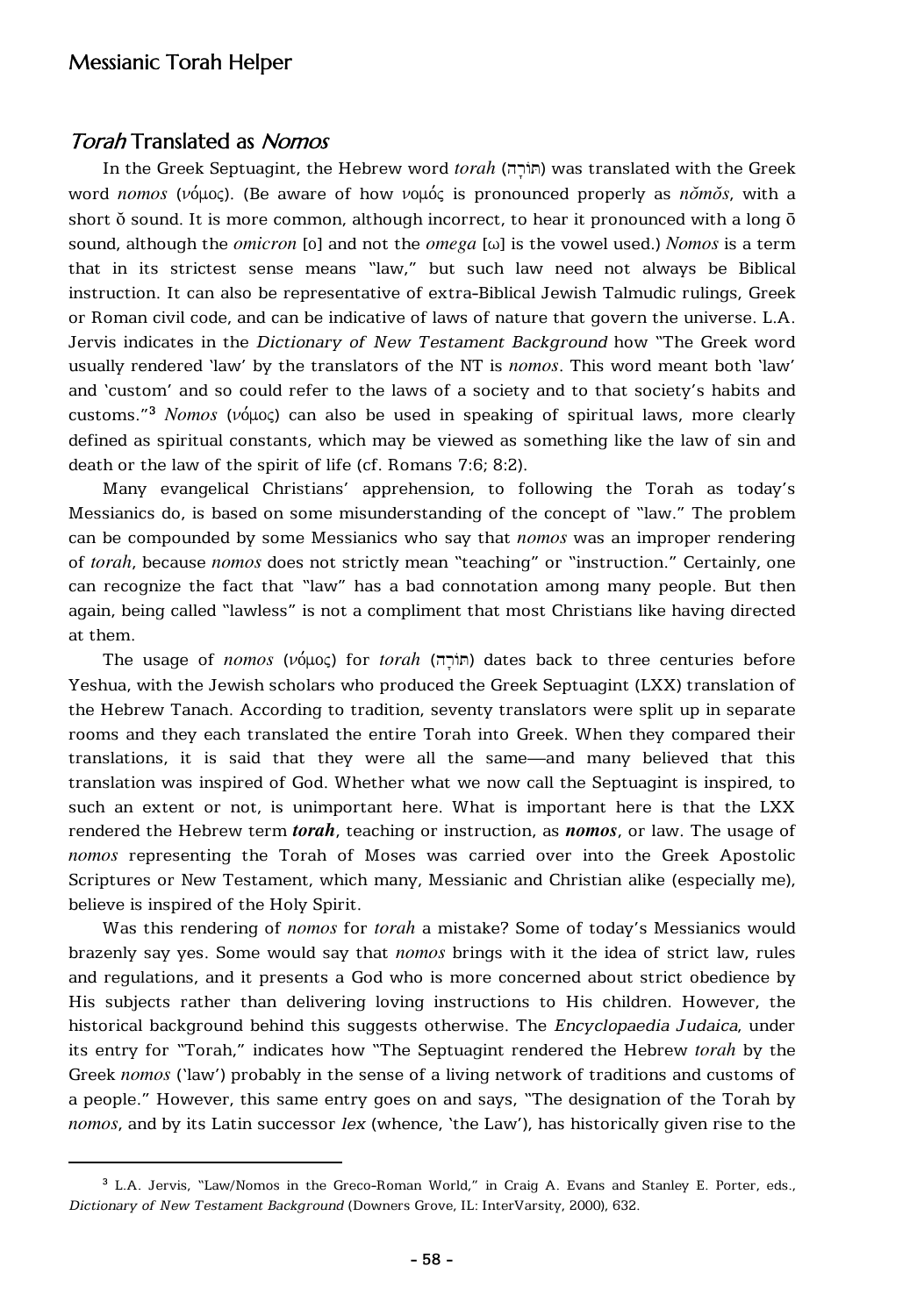sad misunderstanding that Torah means legalism."**<sup>4</sup>** Jewish Bible scholar Pamela Eisenbaum further summarizes,

"That Greek-speaking Jews chose to use *nomos* as the equivalent for Torah should not be taken as an indication of a lack of spiritual fervor or that Jews were becoming more 'legalistic' in the postbiblical period. It is likely that Hellenistic Jews found *nomos* the most appropriate or natural equivalent because it expressed a quality highly valued throughout the Mediterranean at the time. Both the Greeks and the Romans placed a very high value on ancestral tradition and the rule of law. That Jews described Torah as an ancient constitution, which they cherished, carefully preserved and protected, and to which they strictly adhered, indicates they were presenting themselves as a society that was credible and comprehensible to Greek and Roman rulers, elites, and intellectuals. Ancient Jewish writers also portrayed Torah not just as one particular constitution, but as one founded on universal principles and in which the noblest ideals of human communal life are embodied. Torah contains the ultimate system of morals and values because its origin is divine; it was given to the ancient Israelites by God via Moses."**<sup>5</sup>**

**The term "law" has never had a negative connotation within Judaism.** While the terms "Torah" or "Teaching" may be preferable or more commonplace, you will find the term "law" used in Jewish translations of the Tanach, as well as many Jewish commentaries.

#### Torah As Constitution

Placing the Septuagint's usage of *nomos* (νόμος) for *torah* (http://n.in an ancient historical setting is important, as the Greek LXX would be used to spread a message about the Holy One of Israel to many people in the Greek-speaking world, before the arrival of the Messiah. With the Tanach transcribed into Greek, many Greeks and Romans came to a knowledge of the One True God, and it paved the way for the spread of the gospel message. This is self-evident by the fact that there were many Greek proselytes and God-fearers in the Jewish synagogues in the Mediterranean basin, as witnessed throughout the Book of Acts.

The Jewish translators of the Septuagint, undoubtedly wanted to show the pagan Greeks the awesomeness of the God of Israel and of His Torah. In rendering the Hebrew term *torah* by the Greek term *nomos*, they used a word that many of the Greeks were highly respectful of. The five books of Moses composed the *nomos* of Israel, the living, breathing collection of principles, instructions, and directions for how to conduct oneself and one's community properly—in obedience to the Creator God.

Ancient Greece itself was made up of various city-states, each one known as a *polis*  $(\pi \delta \lambda \iota \zeta)$ . Each *polis* had an official known as a *nomothetes* (νομοθέτης) or a "lawgiver,"<sup>6</sup> whose job it was to transcribe and enforce the *nomos* ( $\nu$ *o* $\mu$ o<sub>*s*</sub>) or "law" of that city-state. Historian Oswyn Murray comments, "The figure of the lawgiver (*nomothetēs*) is a response to this double need to curb the power of the aristocracy and maintain the force

**<sup>4</sup>** Louis Isaac Rabinowitz, "Torah," in Encyclopaedia Judaica. MS Windows 9x. Brooklyn: Judaica Multimedia (Israel) Ltd, 1997.

**<sup>5</sup>** Pamela Eisenbaum, *Paul Was Not a Christian: The Original Message of a Misunderstood Apostle* (New York: HarperCollins, 2009), 83.

**<sup>6</sup>** Cf. James 4:12.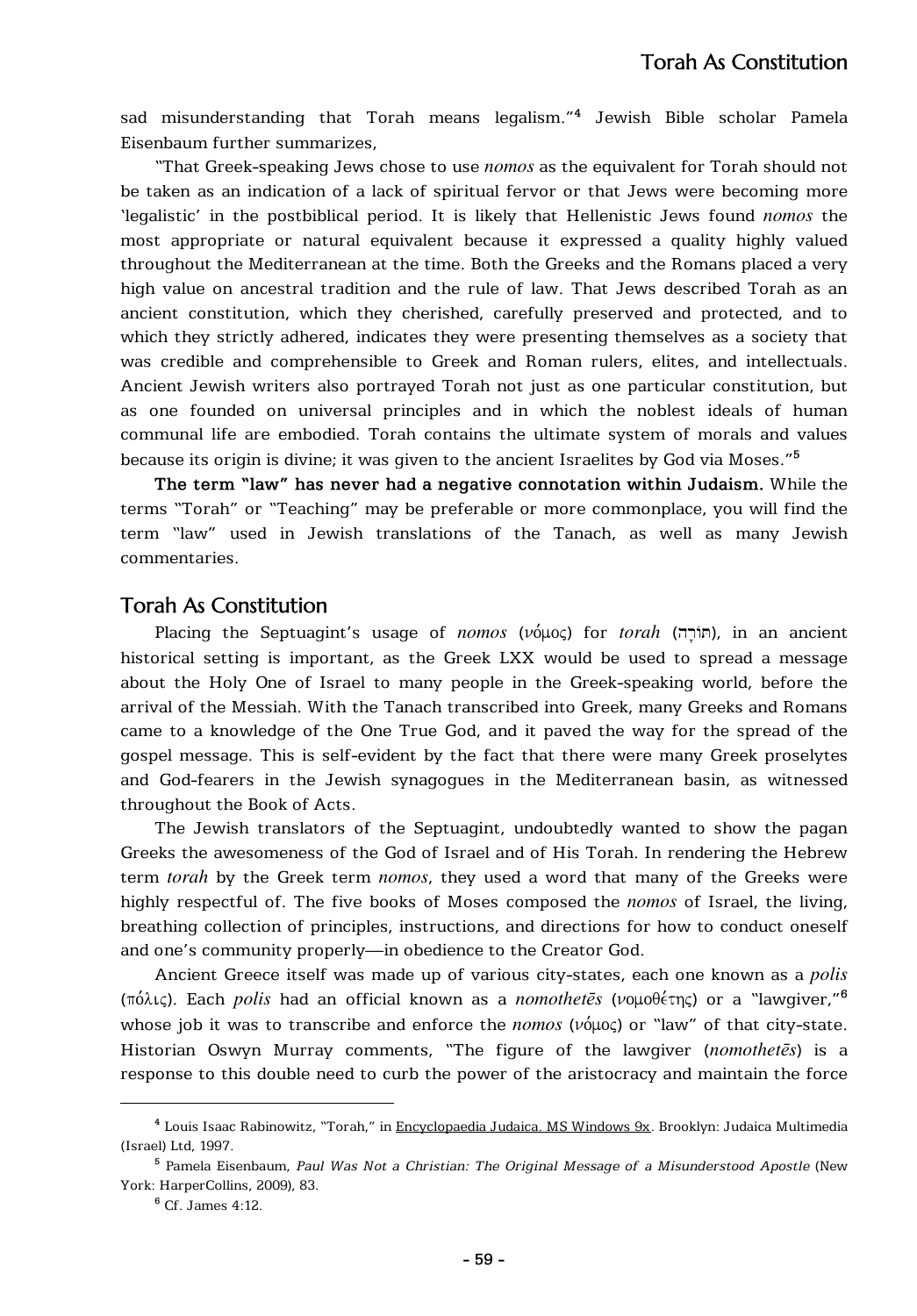## Messianic Torah Helper

of customary law. The lawgiver was chosen from among the class of experts, and could therefore be given absolute power to establish a written code."**<sup>7</sup>** The *nomos* of the Greek city-state would not at all be "rules and regulations" to be rigidly mandated onto people, but would rather compose the principles that would govern the city, establish an identity for the people, and be concerned with matters of justice. *The* nomos *would be the constitution.* The *Vine* lexicon indicates that "*nomos* became the established name for 'law' as decreed by a state and set up as the standard for the administration of justice."**<sup>8</sup>** The *nomos* would help to establish the government, which would in turn be able to provide for the order and well-being of the people.

In the Apocryphal book of 2 Maccabees, a related term to *nomos*, *nomimos* (νόμιμος), "*conformable to custom, usage,* or *law, customary, prescriptive, established, lawful, rightful*" (*LS*),**<sup>9</sup>** is used in a depiction of some of the terrible things that occurred during the crisis that ensued, as the identity of the Jewish people was attacked and subverted:

"And the royal privileges granted special favour to the Jews by the means of John the father of Eupolemus, who went ambassador to Rome for amity and aid, he took away; and **putting down the governments** [*politeias, πολιτείας*] which were according to **the law** [*nomimous*,  $\nu$ ομίμους], he brought up new customs against the law" (2 Maccabees 4:11, LXE).

This chapter of 2 Maccabees tells us that a Jewish leader named Jason (2 Maccabees 4:10) was responsible for bringing in specific Greek customs and cultural practices (2 Maccabees 4:12-15), which later resulted in sacrifices to pagan gods and apostasy. The source text itself of 2 Maccabees 4:11 indicates something very interesting. 2 Maccabees 4:11 tells us that Jason put down the Biblically mandated form of government derived from God's Law, and brought in anti-Torah practices. The RSV translates it with, "he destroyed the lawful ways of living and introduced new customs contrary to the law."

The Greek term  $nomos$  ( $v$ *ó* $\mu$ o $\varsigma$ ) or its cognates, do not communicate any negative idea. *Nomos*, representative of God's Torah, is designed to communicate the idea of government, of constitution. Such a constitutional perspective, of the Torah or Law of Moses, was something that was surely opposed by the Syrian-Greeks during the Maccabean crisis of the Second Century B.C.E. Yet, the very promise indicated in 2 Maccabees 2:18 is, "as he promised through the law *[dia tou nomou, διά το*ῦ νόμου]. For we have hope in God that he will soon have mercy upon us and will gather us from everywhere under heaven into his holy place, for he has rescued us from great evils and has purified the place" (RSV). Israel will one day be restored, as is promised in His Law.

How important is it to view the Torah as the *nomos*/constitution of God's people? Recognizing the association of *nomimos* with *politeia* ( $\pi$ o $\lambda$ ιτεία) in 2 Maccabees 4:11 is useful, because of another important location where *politeia* appears. In Ephesians 2:12 the Apostle Paul writes the non-Jews in Asia Minor, that prior to saving faith, that they "at that time [were] separate from Messiah, excluded from the commonwealth of Israel, and strangers to the covenants of promise, having no hope and without God in the world."

**<sup>7</sup>** Oswyn Murray, *Ancient Greece*, second edition (Cambridge, MA: Harvard University Press, 1993), pp 181- 182.

**<sup>8</sup>** W.E. Vine, *Vine's Expository Dictionary of New Testament Words* (Nashville: Thomas Nelson, 1980), 354.

**<sup>9</sup>** *LS*, 534.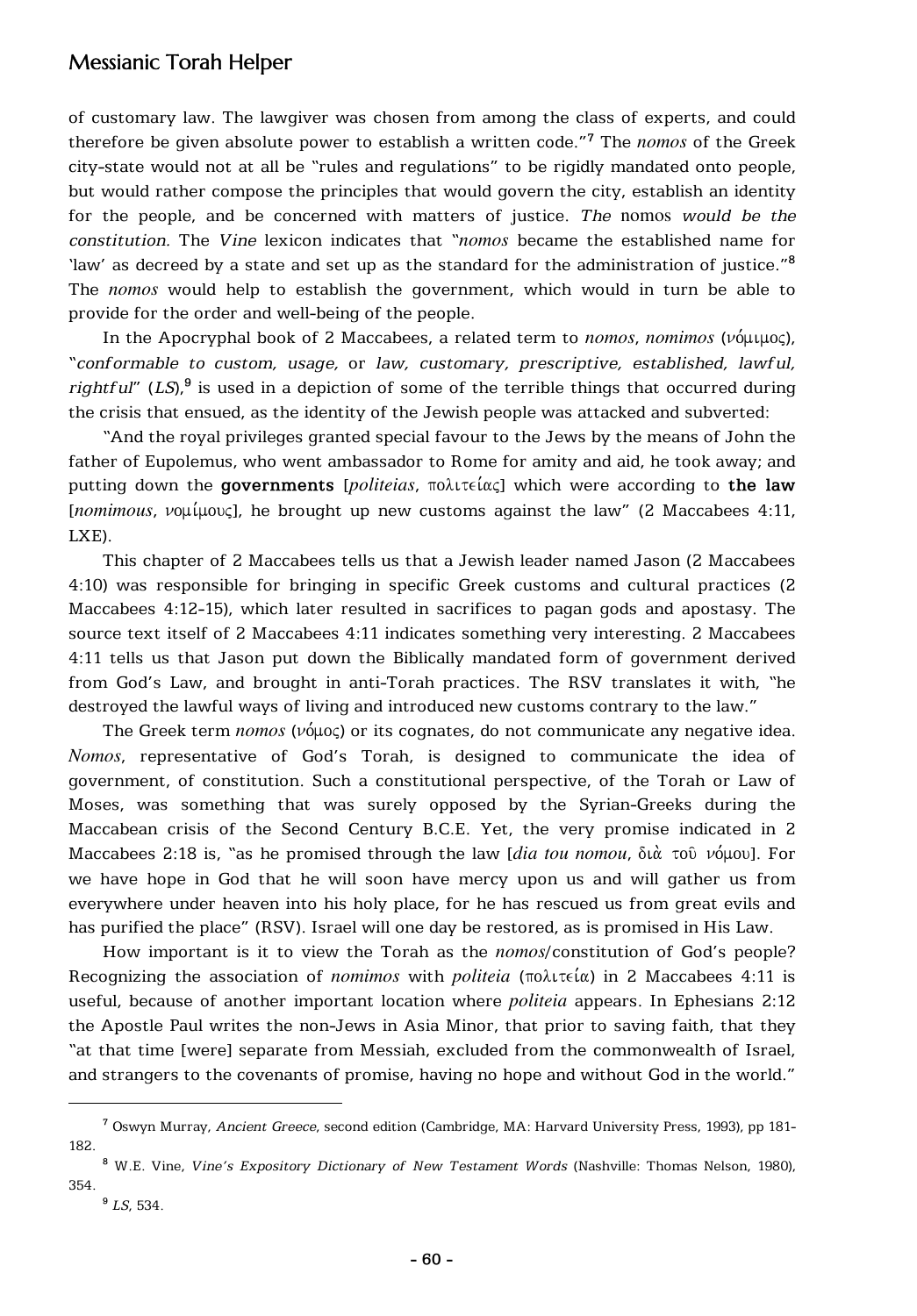The CJB renders this admonition with, "You were estranged from the national life of Isra'el." Prior to knowing Israel's Messiah, they were not a part of *tēs politeias tou Israēl* (της πολιτείας τοῦ Ἰσραὴλ). The term *politeia* not only means "the right to be a member **of a sociopolitical entity,** *citizenship*," but also "**behavior in accordance with standards expected of a respectable citizen,** *way of life, conduct*" (*BDAG*).**<sup>10</sup>** Attaining citizenship within the Kingdom of Israel via Messiah faith is not enough; it must be followed by the appropriate conduct which responsible citizens are expected to demonstrate.**<sup>11</sup>**

Only in post-Apostolic Christianity will you really find the idea that "law" was apparently something that was bad, such as in the context of the Torah being "rules and regulations" designed to bring Ancient Israel into (hopeless) bondage. But even the idea of the Torah being instructions or directions, or more specifically *instructives or directives*, can be viewed in a negative light. The same is also true with law. It can be viewed as "rules and regulations," or it can be viewed as *constitution*: the ruling precepts of a government designed to bring justice to a people or society.

It was never the intention of the Jewish translators of the Septuagint to render *torah* as *nomos*, so as to imply that the Torah should be viewed as burdensome regulations and dictates. Rather, it was probably their intention that the Torah should be viewed as the constitutional law of the community of Israel—something to be looked at in a very positive sense. All Messianic Believers today, when encountering the term "law" in their English Bibles, need to similarly adopt the perspective that the Torah serves as the constitution of God's people Israel. Such Instruction is intended to one day herald a complete reign of global peace, with the Messiah enthroned as King over Planet Earth (Micah 4:1-3; Isaiah 2:2-4).

#### Responsibly Approaching the Usage of "Law"

For a variety of reasons, not all of today's Messianic Believers approach the Greek term *nomos* (νόμος) from the perspective of *torah* (πίσι στης serving as the constitution of God's people. On the contrary, some Messianics have been told to approach the term "law" with a great deal of negativity, with a few even taking their various English Bible versions and crossing out the term "law," and replacing it with "Torah." **But this is very ill-advised.** Due to the varied usages of the term *nomos* in the Greek Apostolic Scriptures, it would be irresponsible of any Messianic person to simply cross out the word "law" in their New Testament translation and write in "Torah." This can actually create more problems than offer solutions, because sometimes *nomos* does not refer to the Torah of Moses. Context always determines how *nomos* is to be properly applied.

Believe it or not, today's Messianic Believers also need to be a bit more conscious of how they use a term like *torah* (תוֹרָה), specifically "Torah" without the definite article "the." In much of contemporary Judaism, *torah* does not always refer to the five books of Moses, but also is intended to include the oral instruction of the Jewish Sages as

**<sup>10</sup>** Frederick William Danker, ed., et. al., *A Greek-English Lexicon of the New Testament and Other Early Christian Literature*, third edition (Chicago: University of Chicago Press, 2000), 845.

**<sup>11</sup>** For a further discussion on Ephesians 2:11-13; 3:6, consult the publication *Are Non-Jewish Believers Really a Part of Israel?*, as well as the commentary *Ephesians for the Practical Messianic*, both by J.K. McKee.